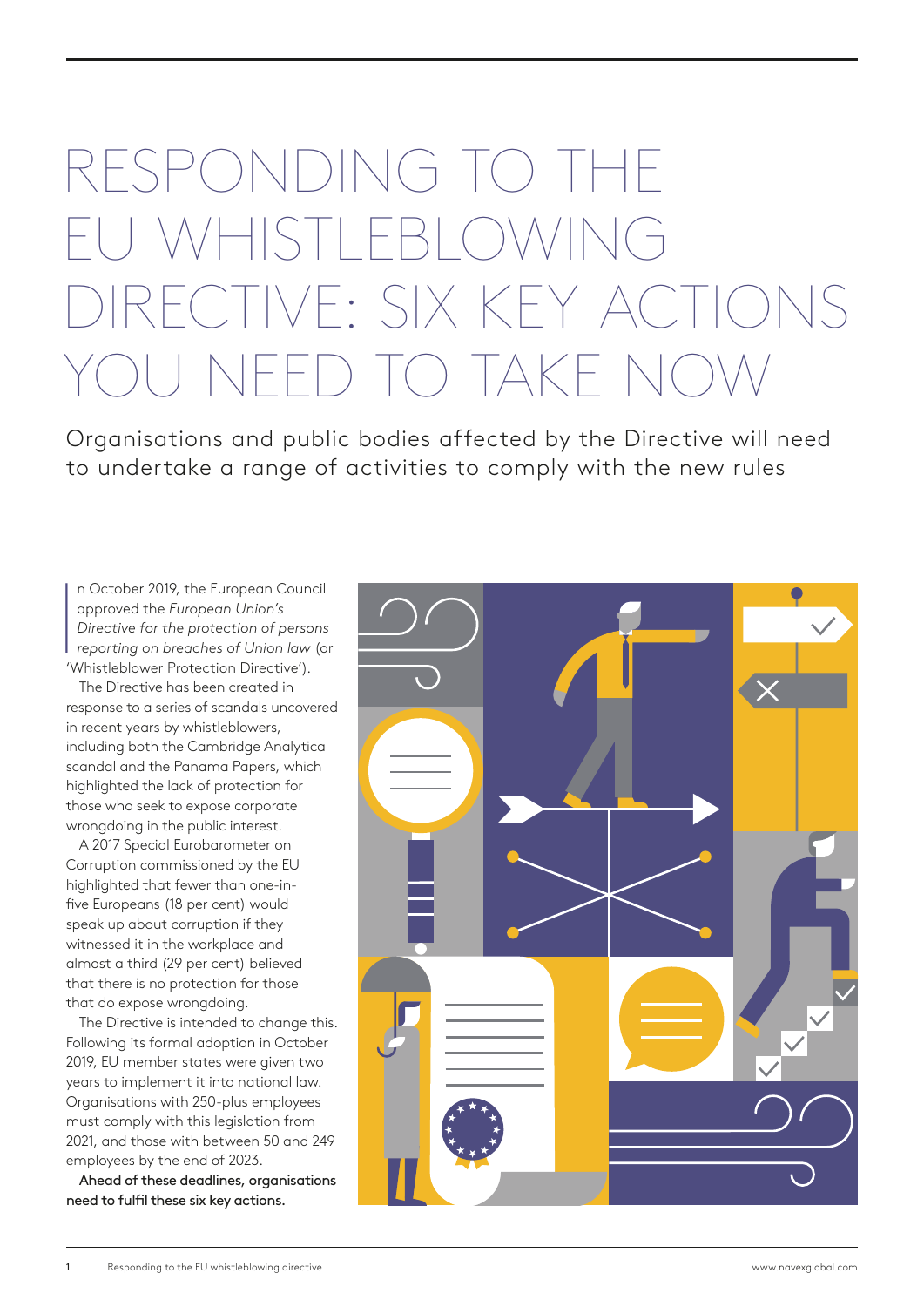CREATE EFFECTIVE REPORTING CHANNELS AND PROCESSES

**CREATE EFFECTIVE REPORTING<br>CHANNELS AND PROCESSES**<br>Central to the Directive is the<br>obligation to create effective and<br>efficient reporting channels in private Central to the Directive is the obligation to create effective and and public sector organisations of over 50 employees, or municipalities of more than 10,000 inhabitants.

It will be up to each member state to decide whether anonymous reports should be accepted and followed up on, but the channels provided should enable people to report either in writing (through an online reporting platform, email or letter) or orally (via telephone hotline, voice messaging system or in person).

Line managers, HR and legal/ compliance departments should be trained in how to handle reports in line with the new law and equipped to discuss employees' concerns. This should include understanding how to respond, who to inform and how to ensure confidentiality.

## COMMUNICATE<br>
THE HIERARCHY OF<br>
REPORTING CHANNELS<br>
AND TRAIN EMPLOYEES<br>
The Directive introduces a three-COMMUNICATE THE HIERARCHY OF REPORTING CHANNELS AND TRAIN EMPLOYEES

tier reporting system. Organisations

Employees at European-headquartered organisations use a range of reporting channels



Regional Whistleblowing Hotline Benchmark Report, NAVEX Global, 2019



are expected to provide clear, easily accessible and transparent information about reporting channels in order to promote - and not deter - reporting.

In the first instance, employees should be encouraged to use internal channels to raise concerns, which should be kept confidential and responded to within three months.

The second tier enables employees to report concerns externally to "competent authorities" at EU or member state level. These cases must be dealt with inside three months (or within six months in justified cases).

The third tier enables whistleblowers to publicly air grievances through the media or other means. Such instances may involve an imminent danger to the public interest, a risk of retaliation or a failure to deal with concerns internally in the required timeframe.

## UNDERSTAND WHO WILL BE PROTECTED

UNDERSTAND WHO<br>
WILL BE PROTECTED<br>
The Directive protects a<br>
broad range of individuals<br>
- essentially anyone working in the The Directive protects a broad range of individuals public or private sector who could acquire information about a breach in a work-related context. Those afforded protection therefore include (among others): employees, civil servants, the self-employed, volunteers, trainees, non-executive members and shareholders.

Protections also apply to those whose work-based relationship has yet to begin, such as through pre-contractual negotiations, or where it has ended.

Third parties or facilitators that assist those who speak up, for example colleagues or relatives who could be affected by a disclosure, are also protected.

BE AWARE OF THE WIDE<br>SCOPE OF APPLICATION<br>The Directive's scope of<br>opplication includes public<br>procurement, financial services, the BE AWARE OF THE WIDE SCOPE OF APPLICATION The Directive's scope of application includes public prevention of money laundering and terrorist financing, product safety, public health and the protection of privacy and